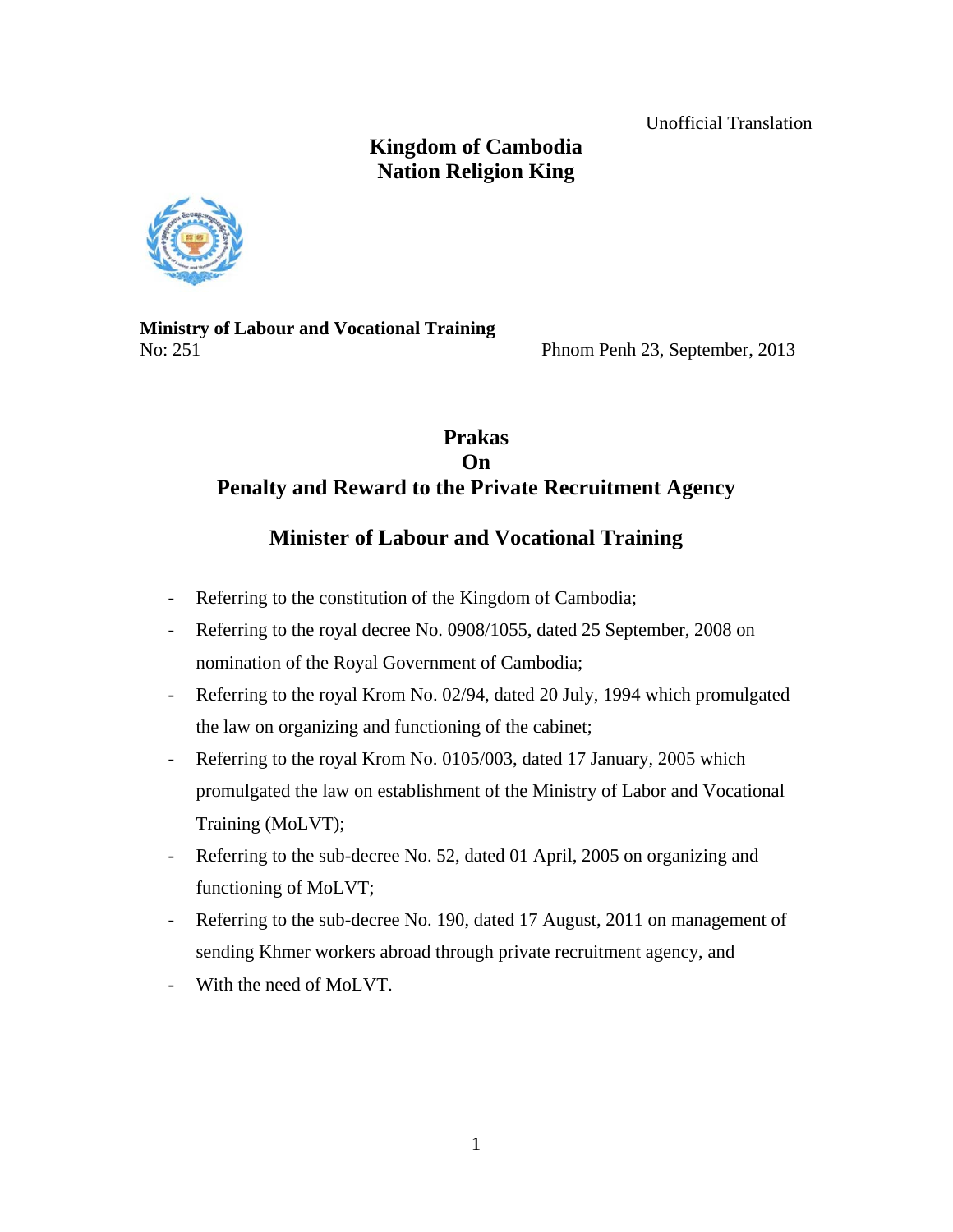## **Decided:**

### **Article 1:**

This Prakas defines the penalty and the reward to the Private Recruitment Agency in the management of sending Cambodian workers to work abroad.

#### **Article 2:**

The Department General of Labor shall organize a tripartite mechanism to implement the procedure for appraising each Private Recruitment Agency once every two years.

#### **Article 3:**

The appraisal and rating of each Private Recruitment Agency shall check on processes such as: recruitment, pre-departure orientation, sending, job placement, management of application of employment contract, problem solving and repatriation of workers of the Private Recruitment Agency.

### **Article 4:**

Levels of rating are as follows:

- $-1$ <sup>st</sup> level: Very Good;
- $-2^{nd}$  level: Good;
- $3<sup>rd</sup>$  level: Fair, and
- $-4$ <sup>th</sup> level: Poor.

A Private Recruitment Agency shall meet the minimum standard of level 3 in order to continue to operate its work.

For a Private Recruitment Agency which implement to meet the level 4, shall be temporary suspended for a period of not exceeding 1 year for correction and shall be reappraised in order to obtain a permission to continue the operation.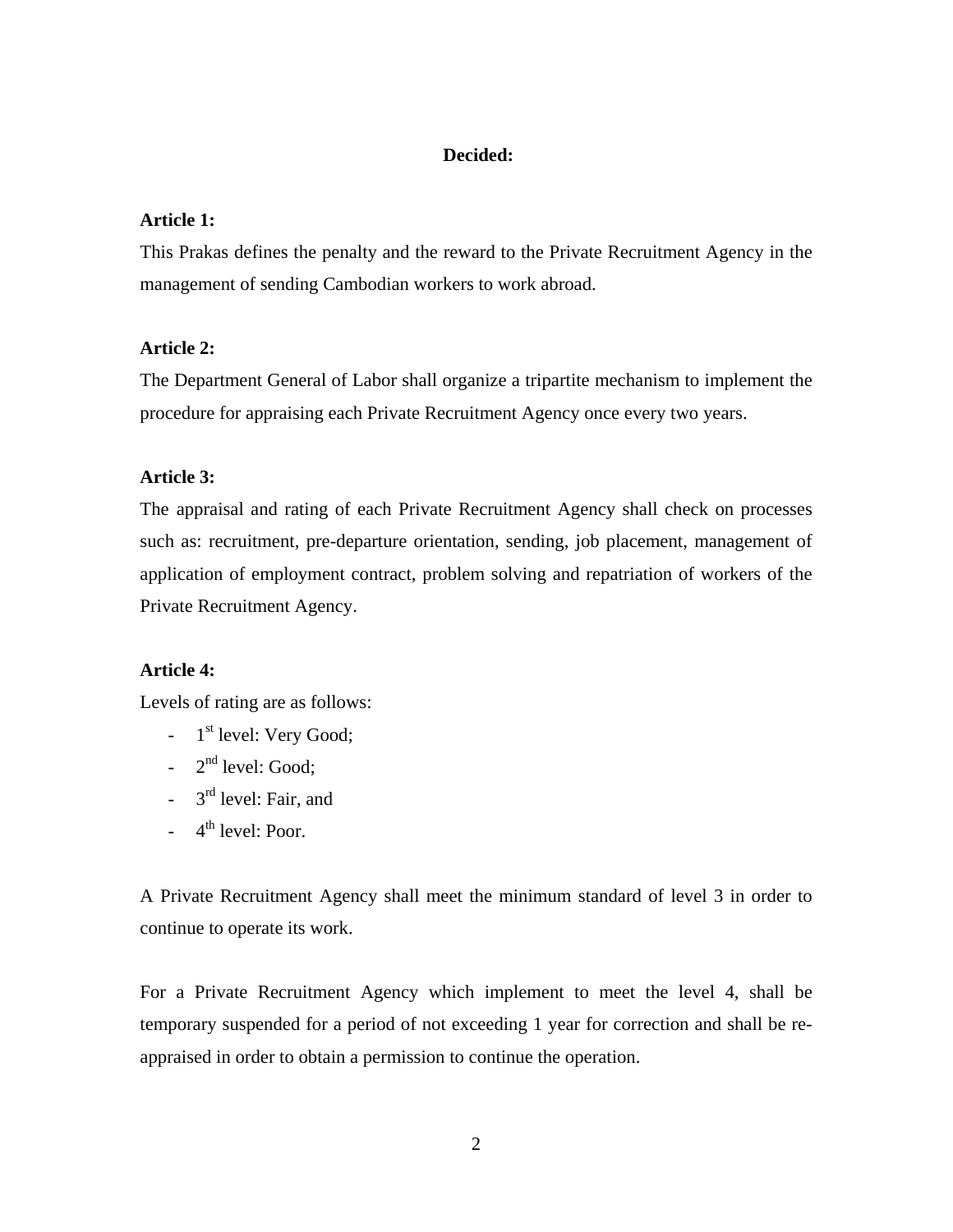### **Article 5:**

The Ministry of Labour and Vocational Training shall appraise on each volume of mistake of the Private Recruitment Agency in complying with existing procedure to penalize according to each level provided in Article 39 of Sub-decree No.190 on management of sending Cambodian workers abroad through the Private Recruitment Agency.

When found that any Private Recruitment Agency failed to comply with the existing laws and regulations, the Ministry of Labour and Vocational Training shall cooperate with the Institution and relevant Competent Authority to prepare the implementation procedure in accordance with law.

A complete termination shall be made when the Private Recruitment Agency does not comply with the existing laws and regulations and its activities which violated the laws and regulations and the complaint shall be filed following the complaint procedure to the Competent Authority.

## **Article 6:**

The Cabinet, the Department General of Administrative and Finance, the Department General of Labour, Department General of Technical Vocational Education and Training, General Inspector of Department General of Inspection and the Units under Ministry of Labour and Vocational Training and the Private Recruitment Agencies shall implement effectively this Prakas from the date of signature.

**Minister** 

 **Vong Saut** 

Recipients:

Prime Minister's cabinet;